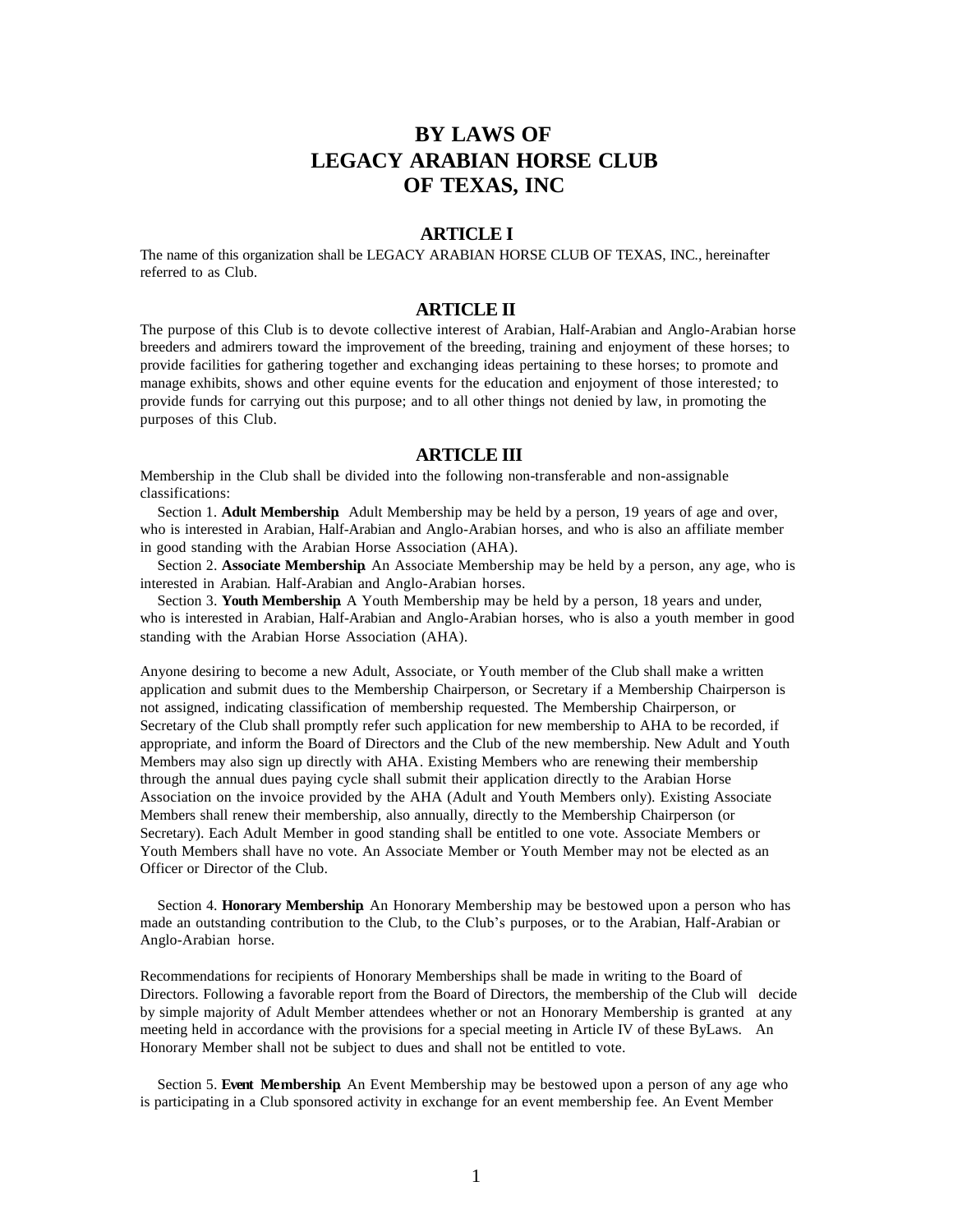shall be entitled to all Club privileges extended to Associate Members for the duration of the event. Event Members are not entitled to hold Club Office or be entitled to vote.

# **ARTICLE IV**

There shall be an annual election meeting in August of each year. The place and time of such meeting shall be decided by the President, or if he fails to do so, by a majority vote of the Directors, and shall follow the preceding election meeting by a period of as near to one year as shall be deemed possible and practical by the President. There shall be a general business meeting held concurrently with each annual election meeting, during which, among other things, Adult Regional and AHA Delegates from the Adult Member List shall be elected who will take office immediately after the AHA Convention held in the year in which the election is held. Regular or Special meetings of the members may be called by the President, a majority of the Board of Directors, or not less than one-fifth of the members having voting rights. An emailed notice stating the place, day and hour of any meeting of members shall be emailed to each member entitled to vote at such meeting not less than ten days for regular business meetings and not less than twenty days for special meetings and the annual election meeting, nor more than fifty days before the date of such meeting. The purpose or purposes for any special meeting called shall be stated in the notice. At any meeting of members, a member entitled to vote may not vote by proxy. A simple majority vote of those Adult Members present and voting at any regular business meeting, special meeting, or annual election meeting, duly called, shall be a quorum and shall be sufficient for the transaction of the business of the Club except as provided in Article XI.

# **ARTICLE V**

The affairs and finances of the Club shall be managed and/or approved by its Board of Directors. Directors shall be elected from and by the members of the Club. The number of Directors shall be seven (7), four of whom shall be the President, Vice-President, Secretary and Treasurer. The fifth member of the Board of Directors shall be the immediate Past President who shall serve until his successor becomes Past President. One Director shall be elected each year so that all Directors serve a two year term, adding one new or reelected Directors each year in the annual election.

No member shall be eligible to be elected as an Officer or Director of Legacy Arabian Horse Club of Texas, Inc. while serving as an Officer or Director of another local level club affiliated with AHA. This shall not be interpreted to apply to AHA or regional subdivisions thereof. Meetings of the Board of Directors may be called by or at the request of the President or any two Directors. Meetings of the Board of Directors shall be open to members of the Club who desire to attend. A majority of the Board of Directors shall constitute a quorum for the transaction of business at any meeting of the Board. The act of a majority of the Directors present at a meeting at which a quorum is present shall be an act of the Board of Directors. Any vacancy occurring in the Board of Directors or of regional and AHA delegates shall be filled by the Board of Directors for the unexpired portion of the term of the vacant position.

## **ARTICLE VI**

The Officers of the Club shall be a President, one or more Vice-Presidents, a Secretary and a Treasurer, and such other Officers as may be elected in accordance with the provisions of this Article. With the exception of the Directors, each Officer shall serve from the annual election meeting until their successors are elected and qualified at the next annual election meeting. Any Officer can be re-elected to the same office as long as it does not exceed four consecutive terms, exclusive of the treasurer.

**The President** shall be the principal executive officer of the Club and shall in general supervise and control all of the business and affairs of the Club as approved by the Board of Directors. He shall preside at all meetings of the members and of the Board of Directors. In general he shall perform all duties incident to the office of the President and such other duties as may be prescribed by the Board of Directors from time to time. In the absence of the President, or in the event of his inability or refusal to act, the Vice-President shall perform the duties of the President, and when so acting shall have all the powers of and be subject to all the restrictions upon the President.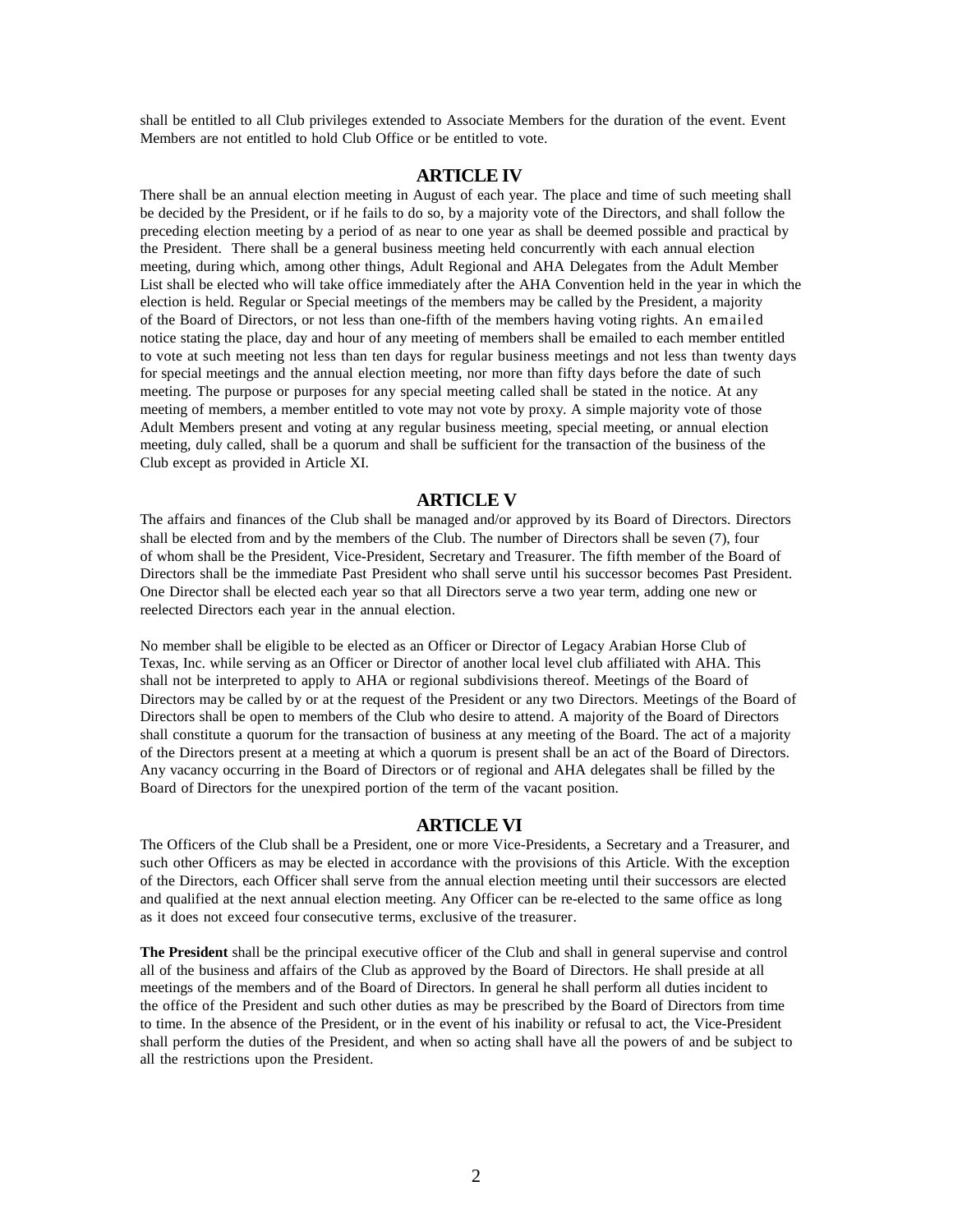The President shall be the principal point of contact with regulatory agencies. To this end, the President shall sign all IRS Reports (Form 990), if required, and other correspondence with the IRS. Each newly elected President shall submit an IRS Form 8822 to the IRS designating himself and his address to be the point of contact for the IRS. Each newly elected President shall also file the appropriate report (currently Form 401) with the Texas Secretary of State designating himself or herself as the Registered Agent for the Corporation.

**The Secretary** shall keep or cause to be kept minutes of all meetings of the members and Board of Directors and any action taken by mail; maintain the names and addresses of all current members and mail notices of meetings and any and all other duties incident to the office of Secretary.

**The Treasurer** shall have charge and custody of and be responsible for receiving and disbursing all funds and securities of the Club, to maintain records of all monies belonging to and/or handled by the Club, and in general perform all the duties incident to the Office of Treasurer.

**The Past President** shall serve on the Nominating Committee along with any additional members appointed by the President.

## **ARTICLE VII**

The President shall appoint regular or special committees as he shall deem necessary for the proper management of the Club. Unless otherwise provided in the resolution of the Board of Directors, a majority of the whole committee shall constitute a quorum and the act of a majority of the members present at a meeting at which a quorum is present shall be an act of the committee.

There shall be an executive show committee appointed by the President, subject to the approval of the Board of Directors, composed of a minimum of five or a maximum of nine members including the President. The President shall be a voting member of this committee and shall select the Chairman. The appointed members shall serve from April 1st of one year through March 31st of the following year and may be eligible for reappointment on a yearly basis. The executive show committee shall be responsible for the production of all rated shows sponsored by the Legacy Arabian Horse Club of Texas, Inc. Said committee shall promulgate the premium list and shall be responsible for the appointment of all judges and stewards for all rated shows. This committee shall select a show manager, shall determine fees, select sponsors (if so desired) and shall provide for program coordination. The foregoing shall be subject to the approval of the Board of Directors. The show manager shall be responsible to the executive show committee to outline an operational budget subject to approval and shall select an operation staff and provide a management plan. The executive show committee chairperson shall periodically report to the Board of Directors and give a full annual accounting of the show activities and funds.

## **ARTICLE VIII**

The Club shall have at its principal office a record giving the names and addresses of the members. The Club shall keep correct books and records of account and shall also keep minutes of the proceedings and its members and keep minutes of the proceedings of the Board of Directors. All books and records of the Club may be inspected by any member or his agent for any proper purpose at any reasonable time.

There shall be an Audit Committee to exercise Board of Directors oversight of all Club Accounts. The Audit Committee will consist of the Chairpersons of each of the authorized account holding committees, the President and sufficient additional persons such that the Audit Committee membership is an odd number. The Treasurer shall be the Chairperson of the Audit Committee. The Audit Committee shall review account records in sufficient detail each year to warrant to Club membership that the funds are being diligently managed. The Audit Committee shall cause to be published annually, normally before or at the annual election meeting called for in Article IV, a Consolidated Balance Sheet and Income Statement, each consisting of separate account data with the same accounting duration such that Membership can view the information about each account as well as the total Club information. The Audit Committee shall assist the **Treasurer** in the preparation of the annual Form 990 report, if one is required.